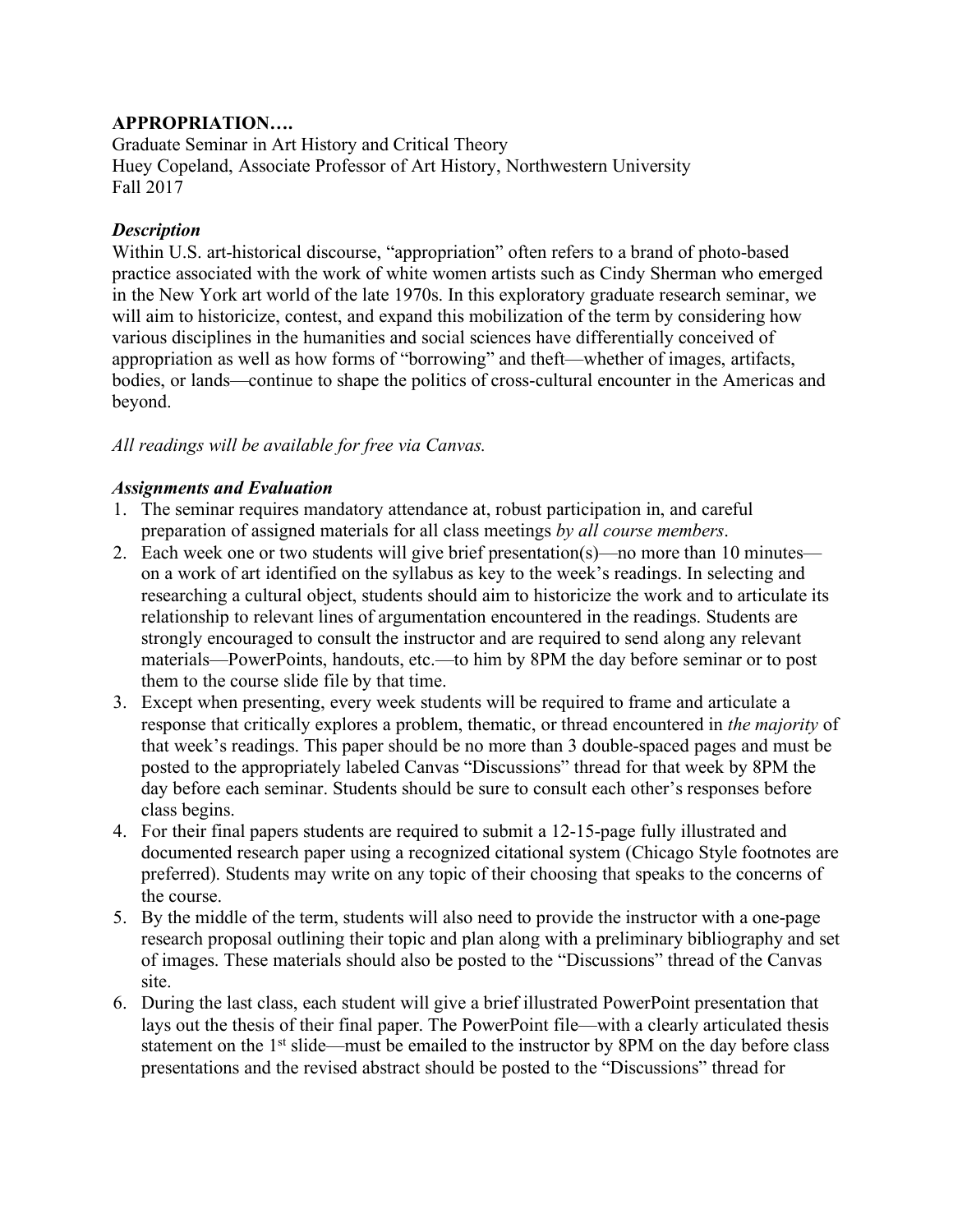review by your peers at that same time. On the last day of class, each student will have 10 minutes to engage questions, comments, and criticisms on their final paper.

*All papers should be double-spaced and typed in 12-point font with 1-inch margins on all sides of each page. As goes without saying, plagiarism in any form will not be tolerated.*

### *Course Schedule*

*In the schedule below, recommended—not required—materials are listed at the end of each week and marked with an \*. While these texts are optional for the group, students presenting should make sure to engage these materials.*

### **Week 1: Introductions**

### **Week 2: As Art-Historical Consideration**

#### *Presentation: Pablo Picasso,* **Les Demoiselles d'Avignon***, 1907*

- Dale Kinney, "Introduction," in *Reuse Value: Spolia and Appropriation in Art and Architecture from Constantine to Sherrie Levine*, ed. Richard Brilliant and Dale Kinney (New York: Ashgate Publishing, 2011), 1-11.
- Robert Nelson, "Appropriation," in *Critical Terms for Art History,* ed. Robert S. Nelson and Richard Shiff (Chicago: University of Chicago Press, 1996), 116-128.
- W. J. T. Mitchell, "Imperial Landscape," in *Landscape and Power*, ed. W. J. T. Mitchell, 2nd ed. (Chicago: University of Chicago Press, 2002), 5-34.
- Hal Foster, "The 'Primitive' Unconscious of Modern Art," *October* 34 (Autumn 1985): 45-70.
- Anne M. Wagner, "(De) Generation," in *Mother Stone: The Vitality of Modern British Sculpture,* (New Haven: Yale University Press, 2005), 193-243; 286-293.

Yve-Alain Bois, "On the Uses and Abuses of Look-alikes," *October* 154 (Fall 2015): 127-149. \*Simon Gikandi, "Picasso, Africa, and the Schemata of Difference," *Modernism/Modernity* 10.3 (September 2003): 455-480.

## **Week 3: As Feminist Practice**

#### *Presentation: Sherrie Levine,* **After Walker Evans***, 1981*

Douglas Crimp, "Pictures," *October* 8 (Spring 1979): 75-88..

- Craig Owens, "The Discourse of Others: Feminists and Postmodernism," in *The Anti-Aesthetic: Essays on Postmodern Culture,* ed. Hal Foster (Seattle: Bay Press, 1983), 57-83.
- Jean Baudrillard, "The Ecstasy of Communication," in *The Anti-Aesthetic: Essays on Postmodern Culture,* ed. Hal Foster (Seattle: Bay Press, 1983), 145-154.
- Benjamin Buchloh, "Allegorical Procedures: Appropriation and Montage in Contemporary Art," *Artforum*, September 1982, 43-56.
- Douglas Crimp, "Appropriating Appropriation," in *On the Museum's Ruins* (Cambridge, MA: MIT Press, 1995), 126-136.
- Johanna Burton, "Cultural Interference: The Reunion of Appropriation and Institutional Critique" and Anne Ellegood, "Mourning in America," in *Take It or Leave It: Image, Institution, Ideology* (Los Angeles: Hammer Museum, UCLA, 2014), 15-38.
- Scott Rothkopf, "Glenn Ligon: AMERICA," in *Glenn Ligon: AMERICA* (New York: Whitney Museum of American Art; New Haven, Yale University Press, 2011), 15-49.
- José Esteban Muñoz, "'The White to Be Angry': Vaginal Davis's Terrorist Drag," *Social Text*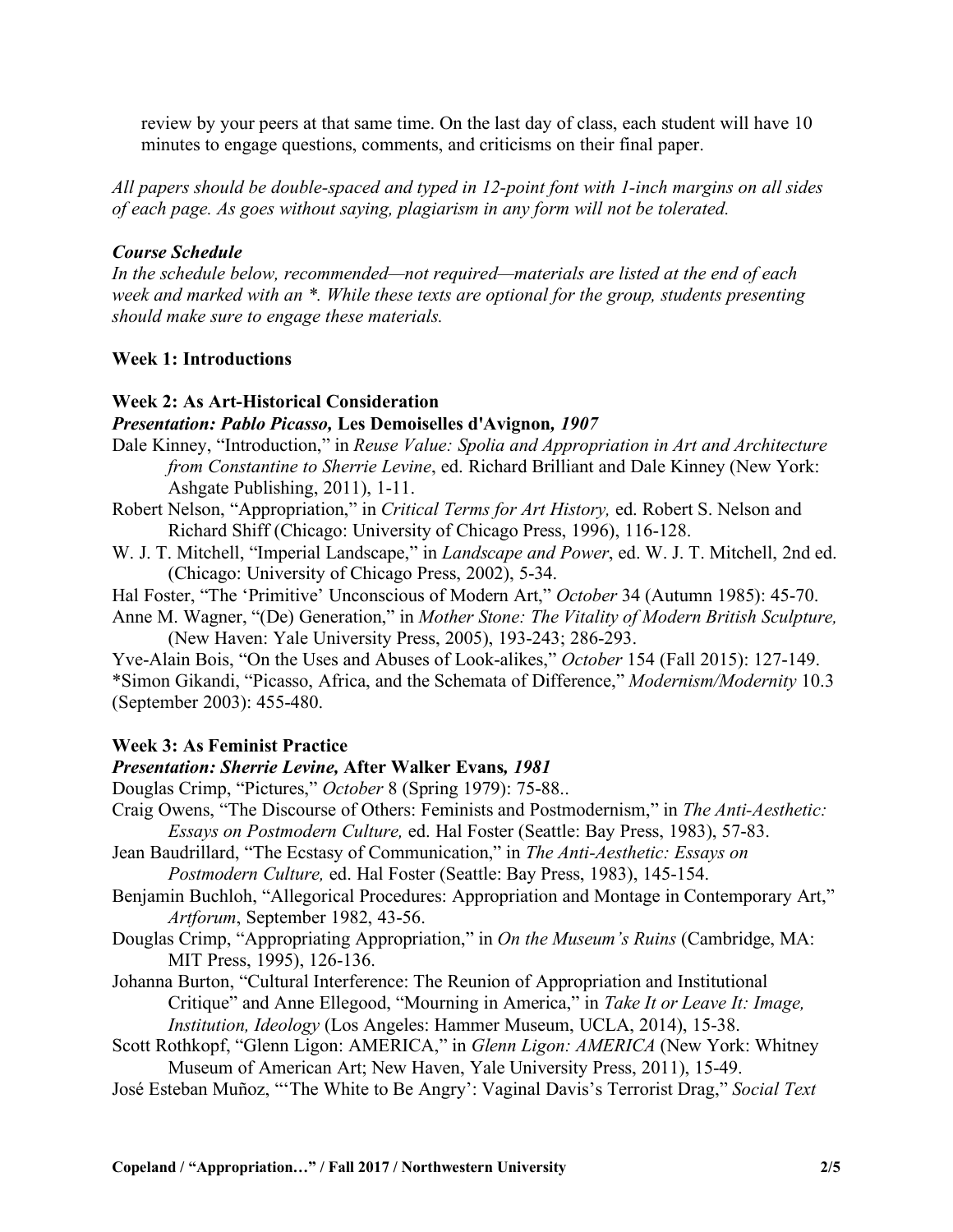52/53 (Autumn and Winter 1997): 80-103.

\*Roland Barthes, "From Work to Text" and "The Death of the Author," in *Image Music Text*, ed. Stephen Heath (New York: Hill and Wang, 1977), 142-148; 155-164.

# **Week 4: As Racial Non/Event**

## *Presentation: Eleanor Antin,* **Being Antinova***, 1983*

- Huey Copeland, "Some Ways of Playing Antinova," in *Multiple Occupancy: Eleanor Antin's "Selves"*, ed. Emily Liebert (New York: Columbia University, The Miriam and Ira D. Wallach Gallery, 2013), 30-40.
- Brenda Dixon Gottschild, "Stripping the Emperor: George Balanchine and the Americanization of Ballet," in *Digging the Africanist Presence in American Performance: Dance and Other Contexts* (Westport, CT: Greenwood Press, 1996), 59-79.
- E. Patrick Johnson, "'Blackness' and Authenticity: What's Performance Got to Do with It," in *Appropriating Blackness: Performance and the Politics of Authenticity* (Durham: Duke University Press, 2003), 1-16; 315-318.
- Saidiya V. Hartman, "Innocent Amusements: The Stage of Sufferance," in *Scenes of Subjection: Terror, Slavery, and Self-Making in Nineteenth-Century America* (New York: Oxford University Press, 1997), 17-48; 208-215.
- Stephen M. Best, "Fugitive Sound: Fungible Personhood, Evanescent Property," in *The Fugitive's Properties: Law and the Poetics of Possession* (Chicago: University of Chicago Press, 2004), 29-98; 280-306.
- Frank B. Wilderson, III, "The Ruse of Analogy," in *Red, White & Black: Cinema and the Structure of U.S. Antagonisms* (Durham: Duke University Press, 2010), 36-53; 345-346.
- \*Eleanor Antin, *Being Antinova* (Los Angeles: Astro Artz, 1983).

# **Week 5: And Settler Societies**

# *Presentation: Jimmie Durham,* **Self-Portrait***, 1986*

- Coco Fusco, "The Other History of Intercultural Performance," *TDR* 38.1 (Spring 1994): 143-167.
- Scott Lauria Morgensen, "Conversations on Berdache: Anthropology, Counterculturalism, Two-Spirit Organizing," in *Spaces between Us: Queer Settler Colonialism and Indigenous Decolonization* (Minneapolis: University of Minnesota Press, 2011), 55-87; 241-44.
- Diana Taylor, "Acts of Transfer," in *The Archive and the Repertoire: Performing Cultural Memory in the Americas* (Durham: Duke University Press, 2003), 16-33; 280-85.
- Serge Gruzinski, "Introduction" and "Mélange, Chaos, and Westernization" in *The Mestizo Mind: The Intellectual Dynamics of Colonization and Globalization* (New York: Routledge, 2002), 1-78; 209-219.
- Carolyn Dean and Diana Leibsohn, "Hybridity and its Discontents: Considering Visual Culture in Colonial Spanish America," *Colonial Latin American Review* 12.1 (2003): 5-35.
- \*Philip J. Deloria, "Countercultural Indians and the New Age," in *Playing Indian* (New Haven: Yale University Press, 1999), 154-180; 236-241.

## **Week 6: And Critical Anthropology**

# *Presentation: Trinh T. Minh-Ha,* **Reassemblage***, 1982*

Johannes Fabian, "Time and the Emerging Other" in *Time and the Other: How Anthropology Makes its Object* (New York: Columbia University Press, 2002), 1-36; 187-191.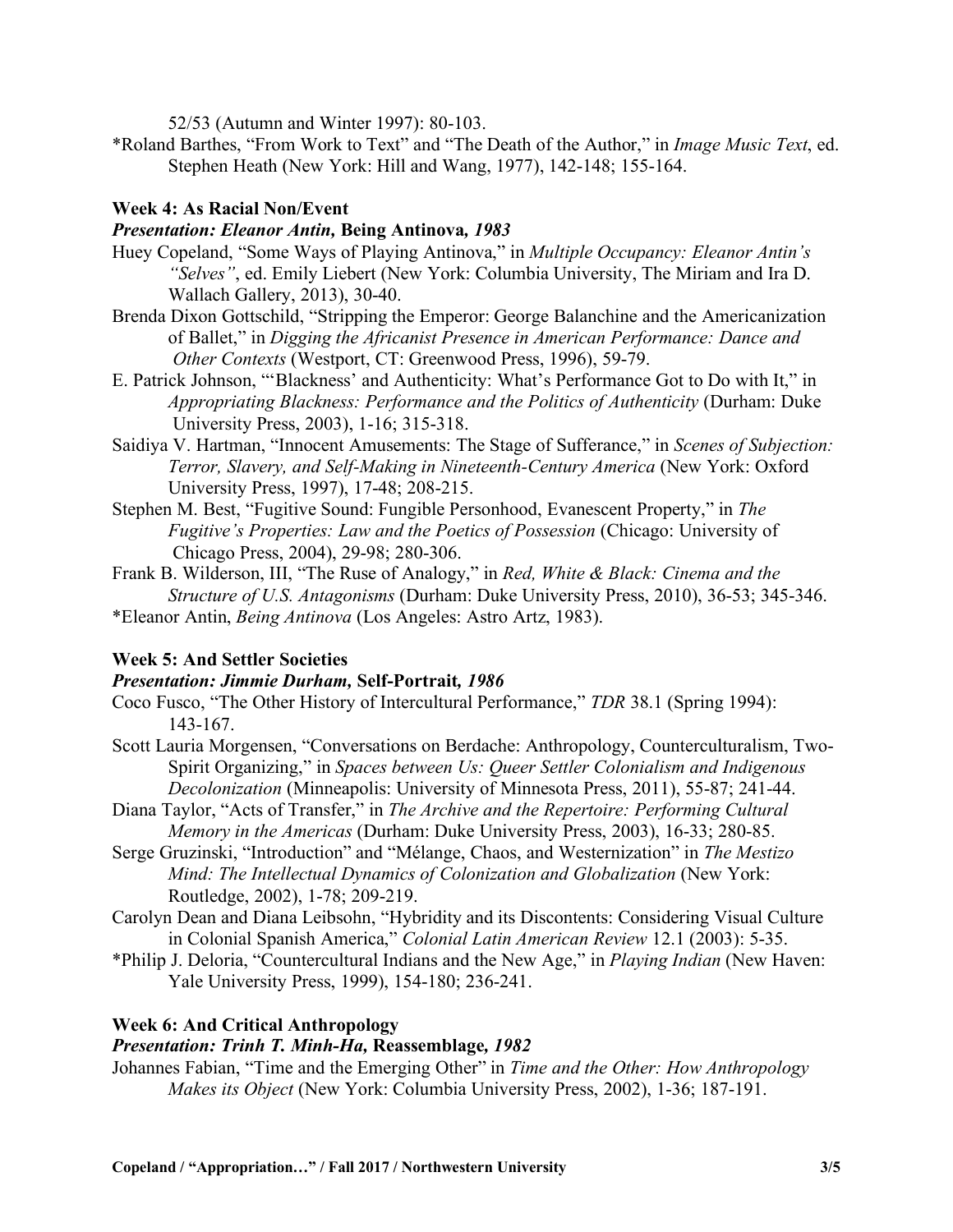- Jacques Derrida, "Structure, Sign, and Play in the Discourse of the Human Sciences," in *The Structuralist Controversy: The Languages of Criticism and the Sciences of Man*, ed. Richard Macksey and Eugenio Donato (Baltimore: Johns Hopkins University, 1970), 1- 13.
- Michel-Rolph Trouillot, "Anthropology and the Savage Slot: The Poetics and Politics of Otherness," in *Recapturing Anthropology: Working in the Present*, ed. Richard G. Fox (Santa Fe, NM: School of American Research Press, 1991), 17-44.
- William Pietz, "The Problem of the Fetish, I," *RES Anthropology and Aesthetics* 9 (Spring 1985): 5-17.
- James Clifford, "On Collecting Art and Culture," in *The Predicament of Culture: Twentieth-Century Ethnography, Literature, and Art* (Cambridge, MA: Harvard University Press, 1988), 215-251.
- Hal Foster, "The Artist as Ethnographer," in *The Return of the Real: Art and Theory at the End of the Century* (Cambridge, MA: MIT Press, 1996), 171-203; 274-283.
- \*Trinh T. Minh-ha, *Reassemblage: From the Firelight to the Screen*, 40 min, 16mm, Jean-Paul Bourdier, 1982.

#### **Week 7: And Postcolonial Critique**

#### *Presentation: Kader Attia,* **Untitled (Ghardaïa)***, 2009*

- Frantz Fanon, "On National Culture," in *The Wretched of the Earth* (New York: Grove Press, 2004), 145-180.
- Homi Bhabha, "The Postcolonial and the Postmodern: The Question of Agency," in *The Location of Culture* (New York: Routledge Press, 2004), 171-197; 269-271.
- Edward Said, "Overlapping Territories, Intertwined Histories," in *Culture and Imperialism* (New York: Vintage Books, 1994), 1-61; 335-340.
- Sarah Nuttall, "Introduction" and "Entanglement," in *Entanglement: Literary and Cultural Reflections on Post-Apartheid* (Johannesburg: Wits University Press, 2009), 1-32; 161- 164.
- Kader Attia, "Signs of Reappropriation," in *Colonial Modern: Aesthetics of the Past, Rebellions of the Future*, ed. Tom Avermaete (London: Black Dog Architecture, 2010), 50-58.
- \*Gayatri Spivak, "Poststructuralism, Marginality, Postcoloniality and Value," in *Literary Theory Today*, eds. Peter Collier and Helga Geyer-Ryan (Ithaca, NY: Cornell University Press, 1990), 239-244.

# **Week 8: Contemporary Contestations, Disciplinary Differences**

# *Presentation: Theaster Gates,* **An Overlapping Love***, 2014*

- Salome Asega, Homi K. Bhabha, Gregg Bordowitz, Joan Kee, Michelle Kuo, Ajay Kurian, and Jacolby Satterwhite, "Cultural Appropriation: A Roundtable," *Artforum,* Summer 2017,, 266-277.
- Huey Copeland and Hannah Feldman, eds., "Tactical Presents, Everyday Futures: Art and the Institutions of Public Space," *The Brooklyn Rail*, May 3, 2016, 62-67.
- Michel Foucault, "Of Other Spaces," *Diacritics* 16.1 (Spring 1986): 22-27.
- John Berger, "Why Look at Animals?" in *The Animals Reader: The Essential Classic and Contemporary Writings,* ed. Linda Kalof and Amy Fitzgerald (New York: Bloomsbury Publishing, 2007), 251-261.
- D. W. Winnicott, "The Use of an Object and Relating through Identifications," in *Playing and*